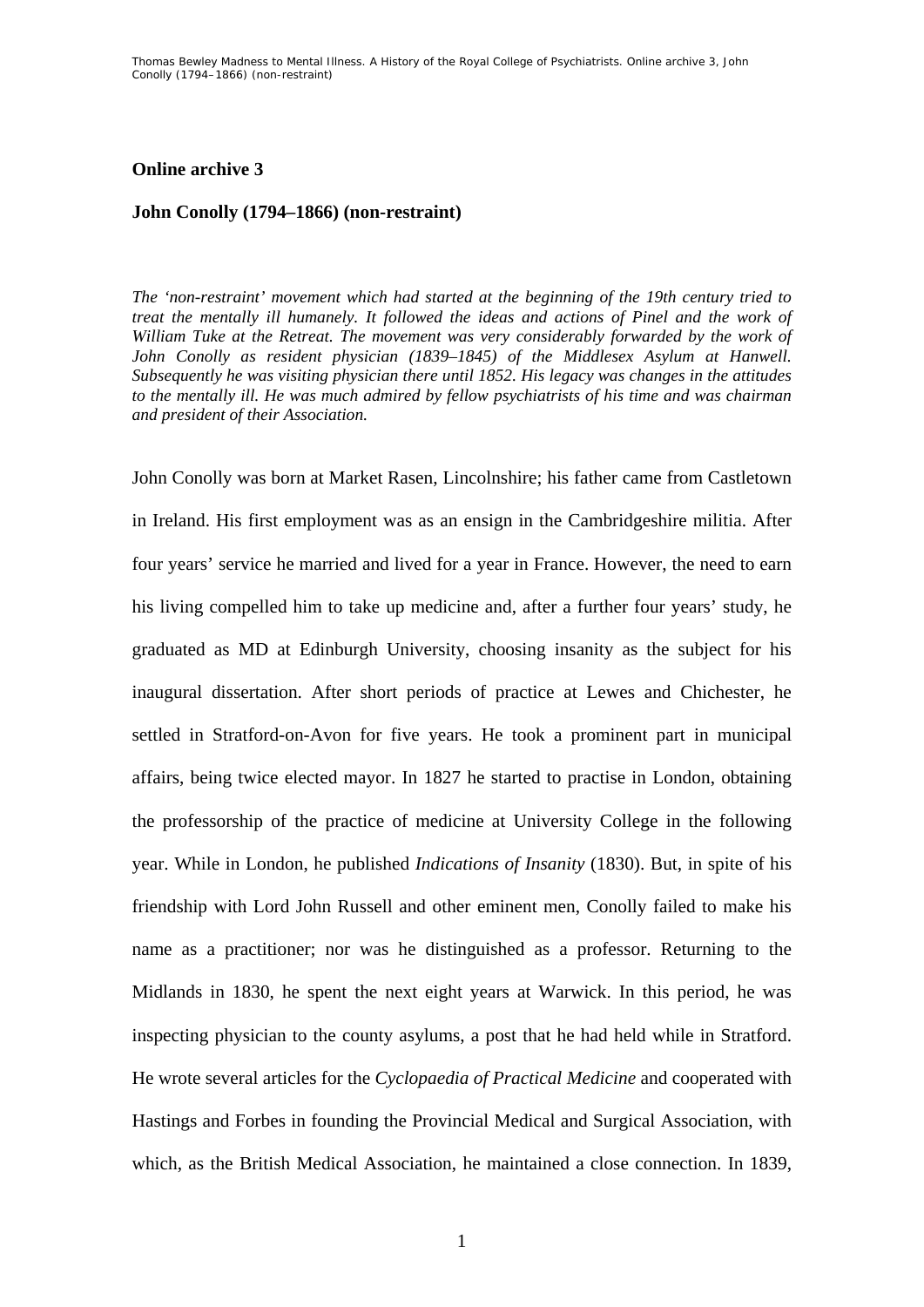Thomas Bewley *Madness to Mental Illness. A History of the Royal College of Psychiatrists*. Online archive 3, *John Conolly (1794–1866) (non-restraint)* 

after a year in Birmingham, he was placed in charge of the Middlesex Asylum at Hanwell.

Conolly's connection with this institution, as resident physician till 1845 and subsequently as visiting physician till 1852, 'raised his name to the top rank of his profession and made it permanent in the history of the treatment of the insane' (as it said in an obituary). Conolly whole-heartedly adopted the most advanced practice of the day, the 'non-restraint' system originated by William Tuke and already followed by Charlesworth and Gardiner Hill at Lincoln. The significance of Conolly's action lay in the scale on which he applied the system at Hanwell and in the sympathetic attitude which he introduced into the treatment of mental disorder. Within twelve years of his abandonment of all mechanical restraints at the Asylum in 1839, a revolution had been effected in the care of the insane in England.

To Hanwell Conolly brought two qualities, enthusiasm and administrative ability which, inadequate as they had proved to compensate for his deficiencies in judgment and dealing with patients in other spheres, were invaluable in overcoming every difficulty confronting his reforms. Thanks to his success, insanity came to be studied as a disease and not as a crime. Conolly, in his later years, established a large consulting practice and managed a private asylum in the village of Hanwell. His principal works were *On the Construction and Government of Lunatic Asylums* (1847) and *The Treatment of the Insane without Mechanical Restraints* (1856). He gave the Croonian Lectures, on mania, at the Royal College of Physicians in 1848–49. He married Elizabeth, daughter of Sir John Collins, and died at Hanwell in 1866.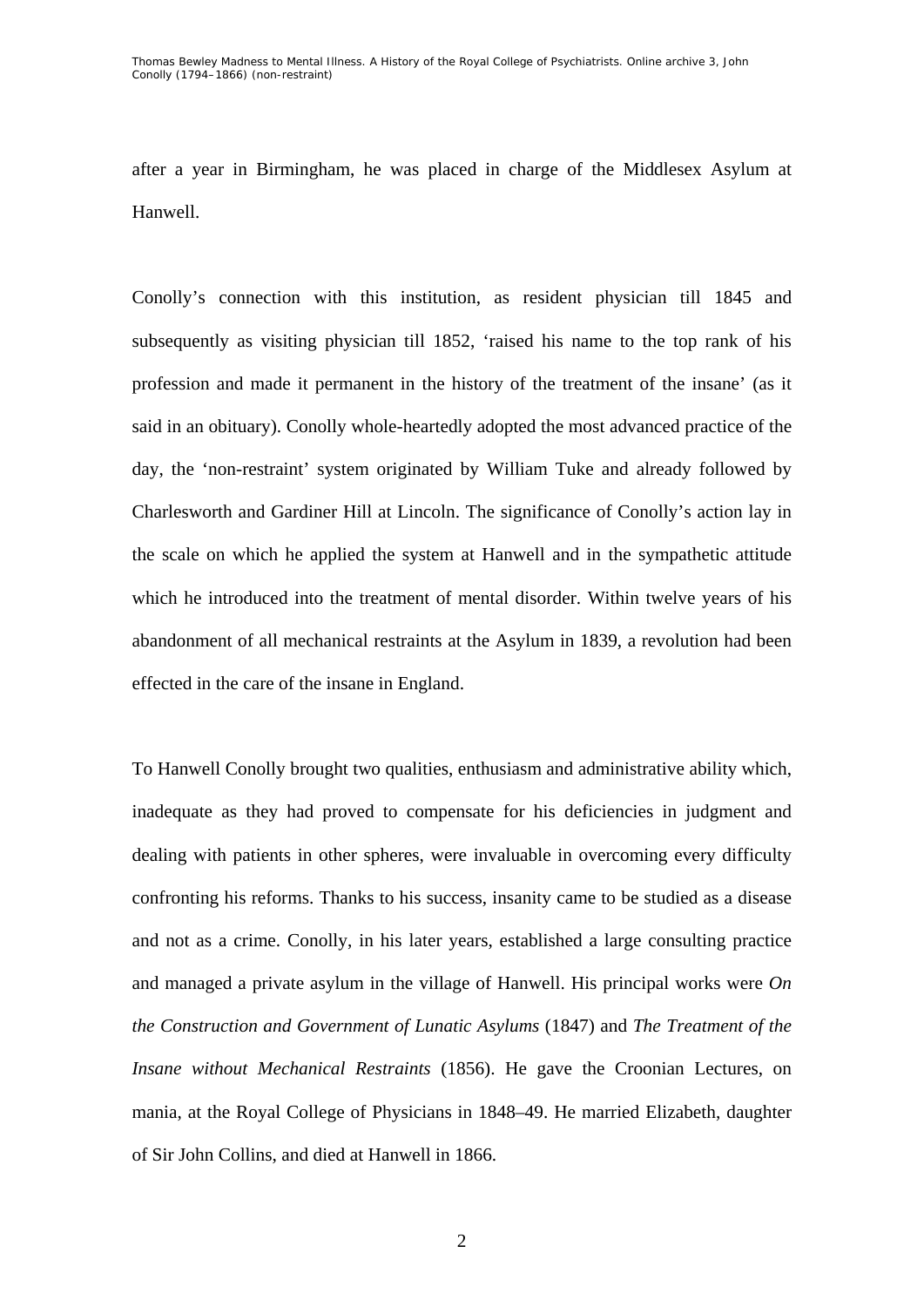Conolly's legacy was the change in attitudes to the mentally ill. The therapies practised in the early asylums were various. There was pastoral care from a chaplain and medical care from a resident physician. There was great emphasis on the necessity for residence as part of a plan to guide people back to normality and the relearning of social skills. Dances were held in asylums when staff and patients mixed together. Communal meals included staff and patients. Occupational therapy was important. Farming was labour intensive and before the Industrial Revolution other jobs were in skilled or semi-skilled trades (carpentry, building, tailoring, cheese making). Asylums aimed to be partially self-supporting and had farms where patients could work as gardeners or farm labourers. The aim always was to help the patient to return to his normal self and previous occupation on release. Tuition and training were also important and some asylums had schools where patients could be educated. All of which would help towards normal living. As the "non-restraint" movement progressed it became apparent that it was possible to look after extremely deluded and excited people without recourse to strait-jackets but that this was more easily achieved with greater numbers of staff and with staff who were patient and caring. There was a gradual change from keepers to attendants to nurses. There was also a move towards more female nurses being employed and that more of them looked after men. The needs of demented patients could be met by women who already had experience of caring for children and elderly relatives. With these changes came the need for education and training of nurses. The significance of Conolly's work lay in the scale with which he applied the system and the sympathetic attitude which he introduced into the treatment of mental disorder.